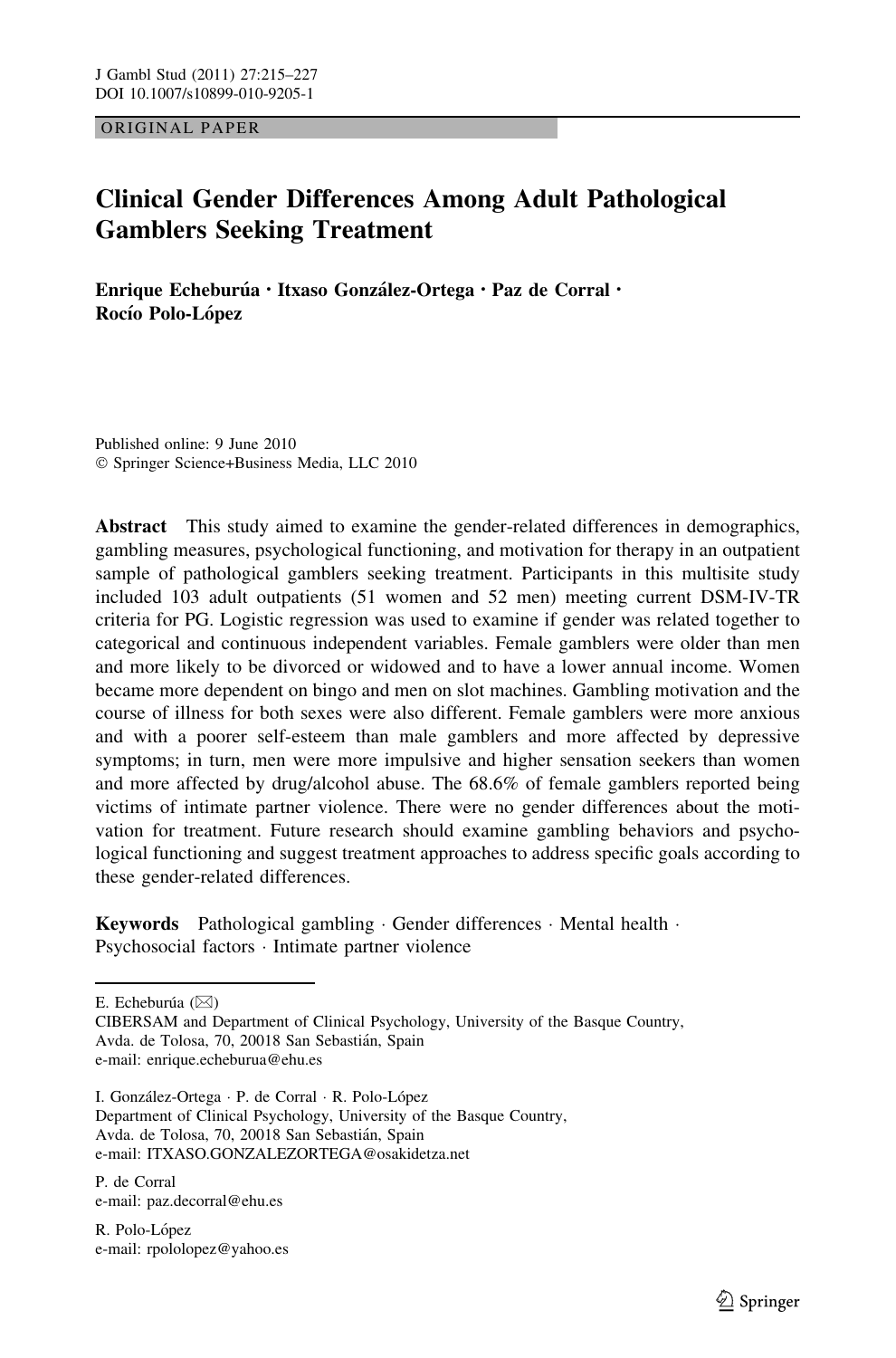### Introduction

Over the past several decades, there has been a significant increase in the availability of legalized gambling in the developed countries. Historically, men are more likely to be gamblers than women and also more likely to develop gambling-related problems than them due in part to longstanding differences in the cultural acceptability/unacceptability of male and female gamblers (LaPlante et al. [2006](#page-11-0)). However, there is evidence that gambling problems have increased among women in recent years (Abbott [2006](#page-10-0)). In addition, pathological gambling (PG) is associated with poorer measures of mental health in women compared to men (Desai and Potenza [2008](#page-10-0)).

Little is known yet about gender-related differences among pathological gamblers in clinical samples because available data on the etiology and treatment of PG have involved predominantly male patients (Echeburúa et al. [2005\)](#page-10-0).

Personality studies have described high levels of sensation seeking and impulsivity among pathological gamblers (Echeburúa et al. [2008;](#page-10-0) Fernández-Montalvo and Echeburúa  $2004$ ). And some specific personality traits have been found to be gender specific (most of all, harm avoidance in female pathological gamblers) (Granero et al. [2009\)](#page-10-0).

Significant gender differences exist in the clinical presentation of PG, with men more likely to be younger and single, to have higher household incomes, to be currently working and to incur larger gambling debts than women (Desai and Potenza [2008](#page-10-0); Grant et al. [2009\)](#page-10-0). Women are more likely than men to gamble in order to relieve feelings of depression and anxiety and to escape dysphoria; and so they report bingo (a somehow social activity) as their specific gambling problem. Gambling in women is used for regulating negative emotional states associated with life events (Granero et al. [2009;](#page-10-0) Grant and Kim [2002](#page-10-0)). In addition, male pathological gamblers appear to be more likely to suffer from a current alcohol abuse, but less likely than women to suffer from comorbid anxiety or mood disorder (Ibáñez et al. [2001\)](#page-10-0).

The course of illness seems to differ between men and women. The interval between the age of starting to gamble and of developing a problem with gambling seems to be longer for men (Tavares et al. [2001;](#page-11-0) Grant and Kim [2001;](#page-10-0) Ladd and Petry [2002;](#page-11-0) Potenza et al. [2006\)](#page-11-0). These findings suggest a ''telescoping'' pattern of disease progression in women as compared with men (Grant et al. [2009](#page-10-0); Tavares et al. [2003](#page-11-0)). The interval between the onset of gambling and its recognition as a problem appears to be shorter for women (Ibáñez et al. [2003;](#page-10-0) Ladd and Petry [2003](#page-11-0)). In sum, men and women tend to progress toward disordered gambling differently. Whereas men frequently begin gambling early in life, report slow emergence of problems and seek help well after developing problems, women start gambling later in life, then rapidly develop dependence and seek help more quickly (LaPlante et al. [2006](#page-11-0)).

As well as in other addictive disorders, motivating pathological gamblers to enter and adhere to treatment is difficult. High rates of treatment discontinuation (40–66%) are consistently seen among pathological gamblers. Rates of adherence to either psychosocial treatments or medication interventions are not better (Grant and Kim [2004](#page-10-0)). There are no data about gender-related differences in motivation to enter treatment.

As far as we know, no study has systematically examined together gender-related differences in gambling measures, psychological functioning and motivation for therapy in an outpatient sample of pathological gamblers seeking treatment. This study therefore aimed to analyze these gender-related psychological and clinical features in the studied sample. Specifically, it was hypothesized that motivation to gamble, psychological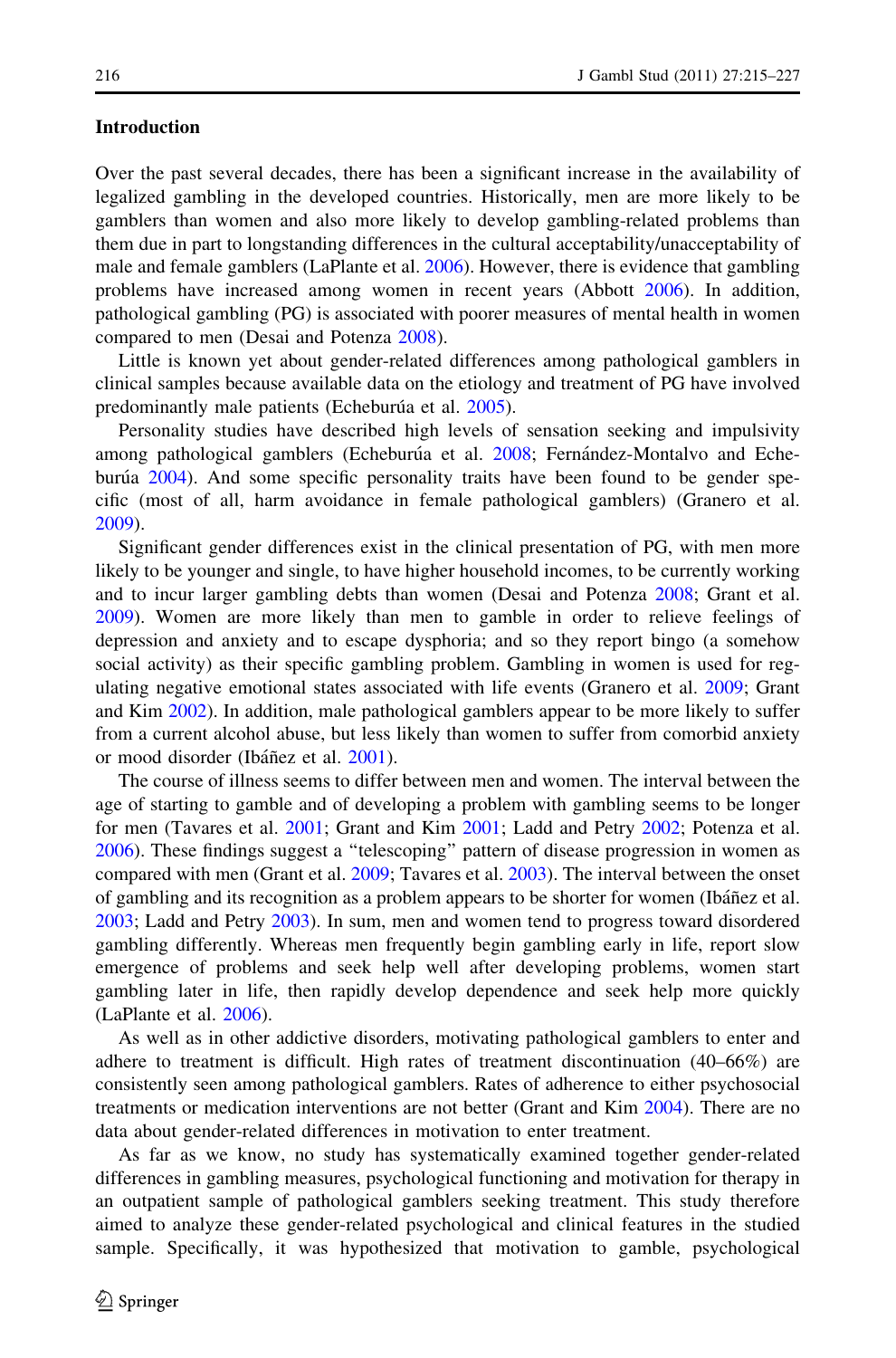functioning and expectancies for treatment would be somehow different in male and female gamblers and those conclusions would shed light to tailor future treatments to gender-related needs and generate more effective interventions.

### Method

### Participants

Participants included 103 adult outpatients (51 women and 52 men) meeting current DSM-IV-TR criteria for PG. Subjects were recruited over a 5-year period (2005–2009). All of them sought treatment in different units of pathological gambling all over Spain because of their problems and impairment related to PG. All patients were included if they met the inclusion criteria: (a) primary diagnosis of current DSM-IV-TR PG; (b) age 18 or older. The only exclusion criterion was the presence of a psychotic disorder, mental retardation, dementia or inability to understand and consent to the study. All study participants provided voluntary written informed consent.

The average age of participants was 43.09 ( $SD = 13.30$ ). Most of them were married (44%) or single (35%). Their educational level was medium (87% with primary or high school). As regards employment status, more than half (52%) were active and their socioeconomic level was medium (62%) or medium–low (16%) (Table [1](#page-3-0)).

### Measures

#### Gambling Measures

The *Structured Clinical Interview* is an instrument designed with the objective of assessing, in an initial interview, PG according to the DSM-IV criteria, as well as the main characteristics of these patients.

South Oaks Gambling Screen (SOGS) (Lesieur and Blume [1987](#page-11-0); Spanish version by Echeburúa et al. [1994\)](#page-10-0). The SOGS is a reliable and valid, 20-item, self-report screening instrument. It assesses gambling symptoms over a person's life-time. In the Spanish version, this assessment tool has a test–retest reliability of .98 and the internal consistency is .94. In our study, the internal consistency is .96. The convergent validity with DSM-IV criteria is .92. The range is from 0 to 19. A score of five or more on the SOGS indicates probable PG.

#### Personality Traits

Trait Anxiety Inventory (STAI-T) (Spielberger et al. [1970;](#page-11-0) Spanish version of TEA 1982). The STAI-T consists of 20 items related to anxiety-trait. In our study, the internal consistency is .94. The range of scores is from 0 to 60.

Impulsiveness Scale (BIS-10) (Barratt [1994](#page-10-0); Spanish version of Oquendo et al. [2001](#page-11-0)). The BIS-10 consists of 33 items aimed at assessing the impulsivity. In our study, the internal consistency is .96. The range of scores is from 0 to 132.

Sensation-Seeking Scale (SSS-V) (Zuckerman et al. [1978](#page-12-0)). The SSS-V consists of 40 items aimed at determining the level of sensation seeking disposition. In our study, the internal consistency is .84. The range of scores is from 0 to 40.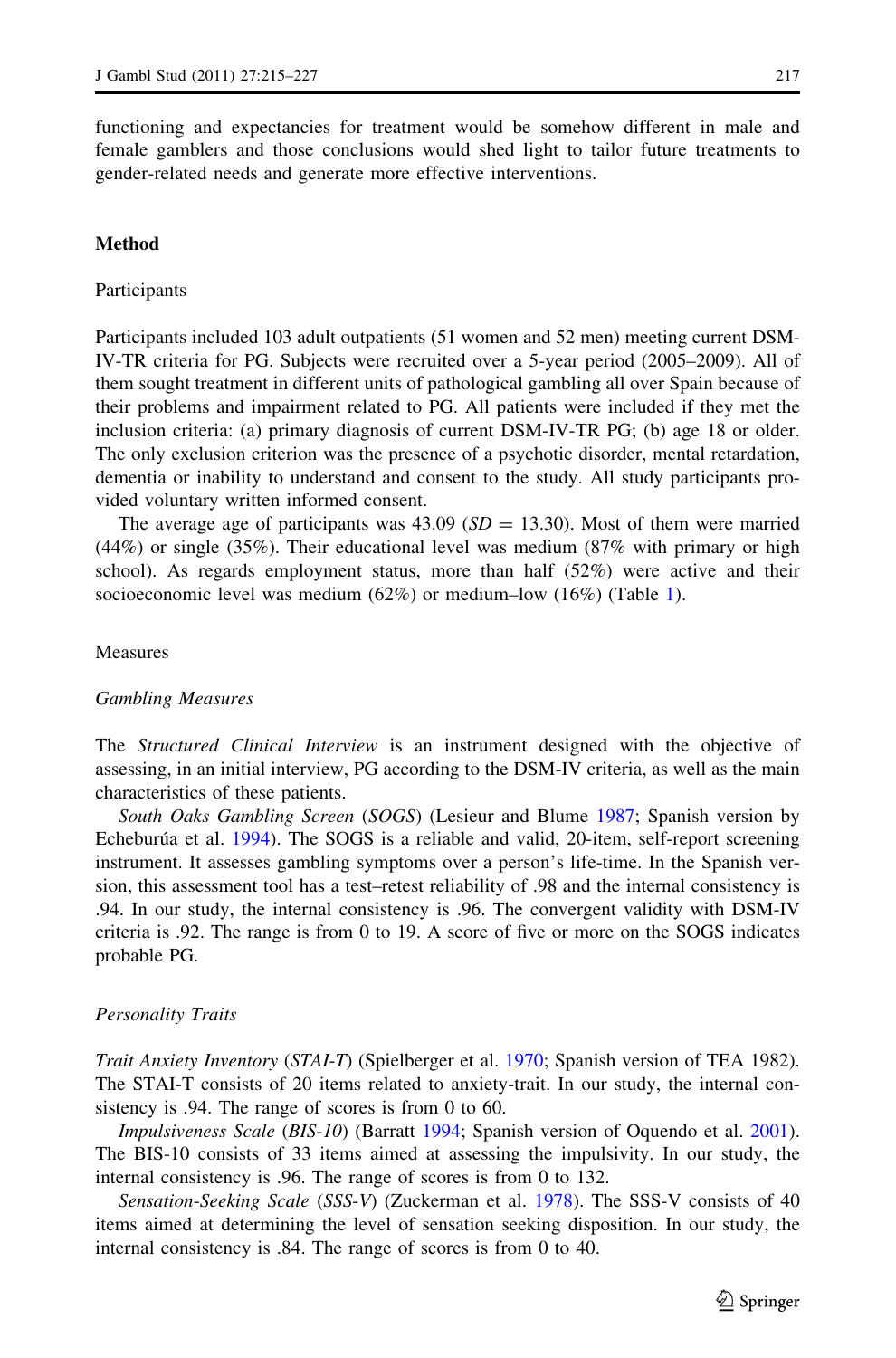|                          | Total $(N = 103)$ |       | Men $(n = 52)$   |       | Women $(n = 51)$ |       | $\boldsymbol{t}$ | $\boldsymbol{d}$ |
|--------------------------|-------------------|-------|------------------|-------|------------------|-------|------------------|------------------|
|                          | X                 | SD    | X                | SD    | X                | SD    |                  |                  |
| Age                      | 43.09             | 13.30 | 38.73            | 12.13 | 47.53            | 13.08 | 3.539***         | $-0.7$           |
|                          | N                 | $\%$  | $\boldsymbol{n}$ | $\%$  | N                | $\%$  | $\chi^2$ (df)    | $\boldsymbol{d}$ |
| Family status            |                   |       |                  |       |                  |       |                  |                  |
| Married                  | 44                | 42.7  | 20               | 38.5  | 24               | 47.1  | $18.85(3)$ ***   | - 4              |
| Single                   | 35                | 34.0  | 27               | 51.9  | 8                | 15.7  |                  |                  |
| Divorced                 | 15                | 14.6  | 3                | 5.8   | 12               | 23.5  |                  |                  |
| Widower                  | 9                 | 8.7   | $\mathfrak{2}$   | 3.8   | 7                | 13.7  |                  |                  |
| <b>Educational</b> level |                   |       |                  |       |                  |       |                  |                  |
| Uneducated               | 5                 | 4.9   | $\overline{2}$   | 3.8   | 3                | 6.0   | 1.11(3)          |                  |
| Primary school           | 57                | 55.9  | 29               | 55.8  | 28               | 56.0  |                  |                  |
| High school              | 30                | 29.4  | 17               | 32.7  | 13               | 26.0  |                  |                  |
| College                  | 10                | 9.8   | $\overline{4}$   | 7.7   | 6                | 12.0  |                  |                  |
| Employment status        |                   |       |                  |       |                  |       |                  |                  |
| Active                   | 52                | 52.0  | 32               | 61.5  | 20               | 41.7  | 6.48(3)          |                  |
| Unemployment             | 25                | 25.0  | 13               | 25.0  | 12               | 25.0  |                  |                  |
| Retirement               | 11                | 11.0  | $\overline{4}$   | 7.7   | 7                | 14.6  |                  |                  |
| Prolonged low            | 12                | 12.0  | 3                | 5.8   | 9                | 18.8  |                  |                  |
| Socioeconomic level      |                   |       |                  |       |                  |       |                  |                  |
| Low                      | 13                | 12.7  | 4                | 7.7   | 9                | 18.0  | $9.83(4)*$       | .5               |
| Medium-low               | 16                | 15.7  | $\overline{4}$   | 7.7   | 12               | 24.0  |                  |                  |
| Medium                   | 62                | 60.8  | 36               | 69.2  | 26               | 52.0  |                  |                  |
| Medium-high              | 8                 | 7.8   | 6                | 11.5  | $\overline{c}$   | 4.0   |                  |                  |
| High                     | 3                 | 2.9   | $\overline{2}$   | 3.8   | 1                | 2.0   |                  |                  |

<span id="page-3-0"></span>Table 1 Socio-demographic characteristics

 $*_{p}$  < .05, \*\*\* p < .001

Self-Esteem Scale (RSE) (Rosenberg [1965;](#page-11-0) Spanish version by Fernández-Montalvo and Echeburúa [1997](#page-10-0)). The aim of the RSE is to assess the feeling of satisfaction that a person has about him or herself. In our study the internal consistency is .80. The range of scores is from 10 to 40.

#### Psychopathological factors

State Anxiety Inventory (STAI-S) (Spielberger et al. [1970;](#page-11-0) Spanish version of TEA 1982). The STAI-S consists of 20 items related to the anxiety-state. In our study, the internal consistency is .92. The range of scores is from 0 to 60.

Beck Depression Inventory (BDI) (Beck et al. [1996;](#page-10-0) Spanish version of Sanz et al. [2003\)](#page-11-0). The BDI consists of 21 items and measures the severity of symptoms of depression. In our study, the internal consistency is .84. The range of scores is from 0 to 63.

Alcohol Use Disorders Identification Test (AUDIT) (Saunders et al. [1993](#page-11-0); Spanish version of Rubio et al. [1998\)](#page-11-0). The AUDIT was designed by the World Health Organization to screen and identify people who are at risk of developing alcohol problems. This test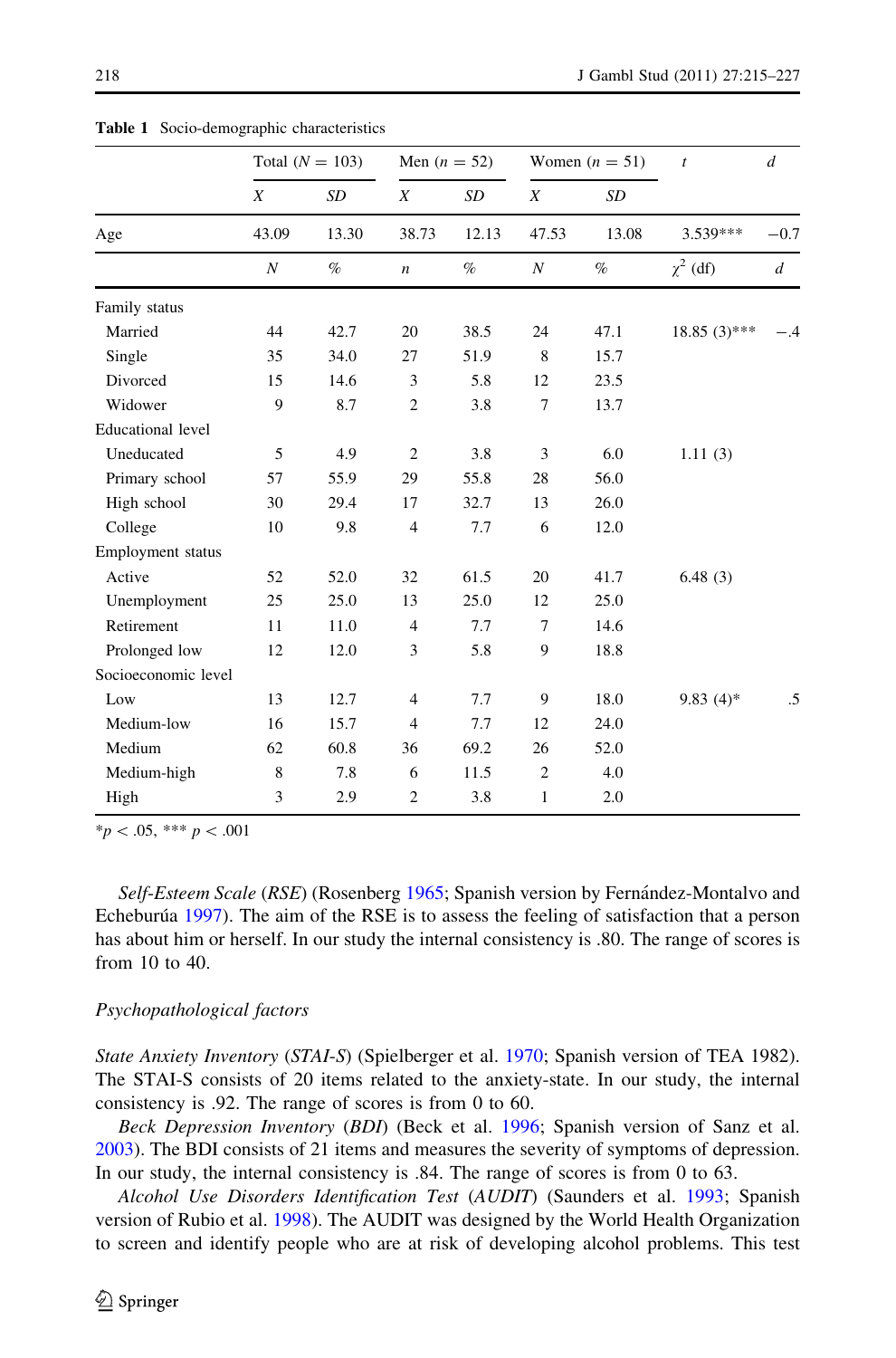focuses on identifying the preliminary signs of hazardous drinking and mild dependence. It consists of only 10 questions referred to the quantity and frequency of alcohol consumption, to the drink behavior and to the reactions or problems related to alcohol within the last year. In our study the internal consistency is .82. The range of scores is from 0 to 36.

*Inadaptation Scale (IS)* (Echeburúa et al.  $2000$ ). The IS reflects the extent to which the subject's gambling problems affect to the maladjustment in everyday life (social, work, leisure, couple, and family). In our study, the internal consistency is .90. The range of scores is from 0 to 30.

These measures have been extensively used in research and clinical practice, and there is substantial evidence to support their psychometric properties in the field of PG (Dowling et al. [2006](#page-10-0); Echeburúa and Fernández-Montalvo [2008](#page-10-0); Fernández-Montalvo and Eche-burúa [2004](#page-10-0), 2006; Granero et al. [2009](#page-10-0)).

# Procedure

For subjects entering the multi-site study, informed consent was obtained after they had been given a detailed written and verbal description of the study. Participants were assessed individually using a semistructured face-to-face interview that focused on different aspects of gambling behavior. The patients then individually filled in all the questionnaires included in the study during two assessment sessions. Following the assessment phase, each participant was assigned to a psychological program based on abstinence as a goal of treatment. The results of the intervention for men/women with PG will be published in a separate paper. The assessment/treatment program was conducted on an outpatient basis at no charge by a clinical psychologist.

### Data Analysis

Analyses were carried out through the SPSS version 16.0 for Windows. Differences between the two groups were tested for significance with Pearson's Chi-square test for dichotomous variables and t-tests for quantitative psychological features. Nonparametric alternative to the  $t$ -test (Mann–Whitney  $U$ ) was used when there was reason to believe that data were not normally distributed.

Effect sizes based on Cohen's d estimated the clinical differences. The results were interpreted as small if  $d$  values were lower than 0.2, medium if  $d$  values ranged between 0.2 and 0.5, and large if d values were higher than 0.5.

Finally, logistic regression analysis (odds ratio) was used to examine the association of categorical and continuous independent variables, such as personality and psychopathological variables and substance abuse or other risk factors, with one dichotomous variable (sex or intimate partner violence, IPV, respectively).

# Results

The paragraphs below present first the results of gender comparisons on sociodemographic characteristics. These are followed by the differences in gambling measures and in personality and psychopathological variables. Finally, a gender comparison is drawn for the dropout rates during assessment between pathological gamblers and a control clinical group.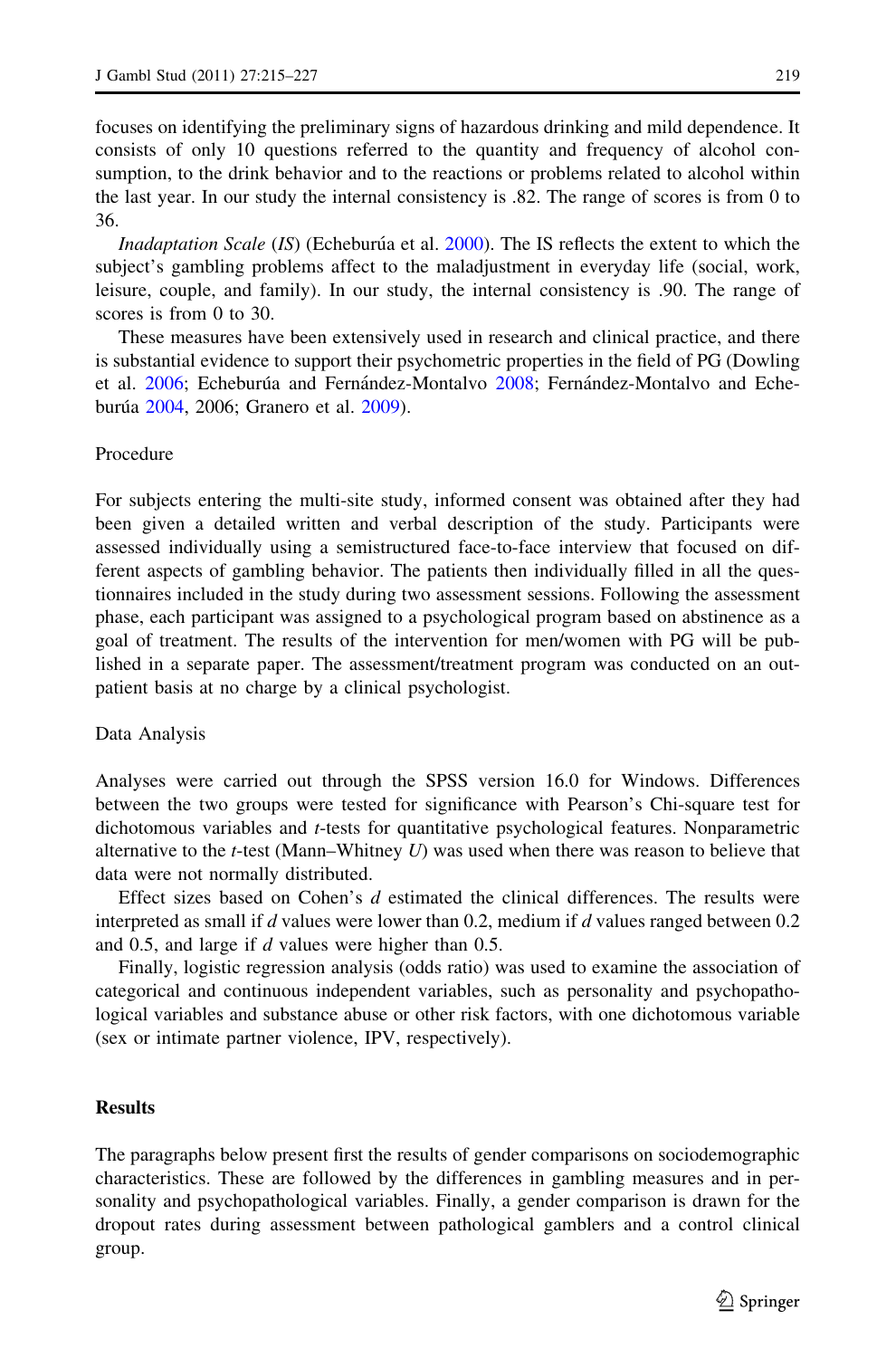### Sociodemographic Characteristics

The main demographics regarding gender-related differences in pathological gamblers are displayed in Table [1](#page-3-0). Overall, female gamblers were more than 4 years older and more likely to be divorced or widowed and to have a lower annual income than male gamblers. In addition, many gamblers had a familiar support, but this was bigger in women (92.2%) than in men (75%),  $X^2$  (1) = 5.50,  $p < .05$ .

### Gambling Measures

The most relevant gender differences in gambling behavior are examined in Table 2. In terms of PG severity, there were no differences in SOGS scores. Men were more earlyonset gamblers and thus were more quickly to be affected by PG than women. However,

|                                           | Total $(N = 103)$ |       | Men $(n = 52)$   |                | Women $(n = 51)$ |                | $t/z^1$        | $\boldsymbol{d}$ |
|-------------------------------------------|-------------------|-------|------------------|----------------|------------------|----------------|----------------|------------------|
|                                           | X                 | SD    | X                | SD             | X                | SD             |                |                  |
| Gambling dependence<br>(SOGS)             | 9.98              | 3.19  | 10.33            | 3.59           | 9.63             | 2.70           | 1.067          |                  |
| Course of disorder                        |                   |       |                  |                |                  |                |                |                  |
| Age of onset (gambling)                   | 28.9              | 14.23 | 23.29            | 11.38          | 34.76            | 14.61          | $-4.443***$    |                  |
| Age of onset (disorder)                   | 36.7              | 13.73 | 33.22            | 13.08          | 40.38            | 13.56          | $-2.838**$     | $-.5$            |
| Duration of gambling-<br>disorder (years) | 7.77              | 8.45  | 9.66             | 9.74           | 5.88             | 6.48           | $2.28*$        | $\cdot$ 4        |
|                                           | $\boldsymbol{N}$  | $\%$  | $\boldsymbol{n}$ | $\%$           | $\boldsymbol{n}$ | $\%$           | $\chi^2$ (df)  | $\boldsymbol{d}$ |
| Type of gambling                          |                   |       |                  |                |                  |                |                |                  |
| Slot machines                             | 82                | 79.6  | 48               | 92.3           | 34               | 66.7           | $23.38(6)$ *** | - 3              |
| Gambling machines                         | $\overline{2}$    | 1.9   | $\mathbf{0}$     | $\mathbf{0}$   | $\overline{2}$   | 3.9            |                |                  |
| Bingo                                     | 13                | 12.6  | $\mathbf{0}$     | $\overline{0}$ | 13               | 25.5           |                |                  |
| Casino                                    | $\mathfrak{2}$    | 1.9   | $\mathfrak{2}$   | 3.8            | $\mathbf{0}$     | $\mathbf{0}$   |                |                  |
| Cards                                     | 1                 | 1.0   | 1                | 1.9            | $\mathbf{0}$     | $\mathbf{0}$   |                |                  |
| Lottery                                   | $\overline{c}$    | 1.9   | $\boldsymbol{0}$ | $\overline{0}$ | $\overline{c}$   | 3.9            |                |                  |
| Other                                     | $\mathbf{1}$      | 1.0   | 1                | 1.9            | $\overline{0}$   | $\overline{0}$ |                |                  |
| Motivation for gambling                   |                   |       |                  |                |                  |                |                |                  |
| Loneliness                                | 16                | 16.0  | $\overline{4}$   | 8.0            | 12               | 24.0           | $16.44(7)$ *   | .5               |
| Boredom                                   | 27                | 27.0  | 12               | 24.0           | 15               | 30.0           |                |                  |
| Sadness                                   | $\overline{c}$    | 2,0   | $\overline{2}$   | 4.0            | $\mathbf{0}$     | $\Omega$       |                |                  |
| Escape                                    | 3                 | 3.0   | $\mathbf{0}$     | $\mathbf{0}$   | 3                | 6.0            |                |                  |
| Disease                                   | 3                 | 3.0   | 1                | 2.0            | $\mathfrak{2}$   | 4.0            |                |                  |
| Social pressure                           | 17                | 17.0  | 10               | 20             | $\overline{7}$   | 14.0           |                |                  |
| Winnings                                  | 16                | 16.0  | 13               | 26.0           | 3                | 6.0            |                |                  |
| Multiple reasons                          | 16                | 16.0  | 8                | 16.0           | 8                | 16.0           |                |                  |

Table 2 Gambling Variables

\*  $p$  < .05, \*\*  $p$  < .01, \*\*\*  $p$  < .001

 $z<sup>1</sup>$ : *U* Mann–Whitney statistical (non-parametric tests)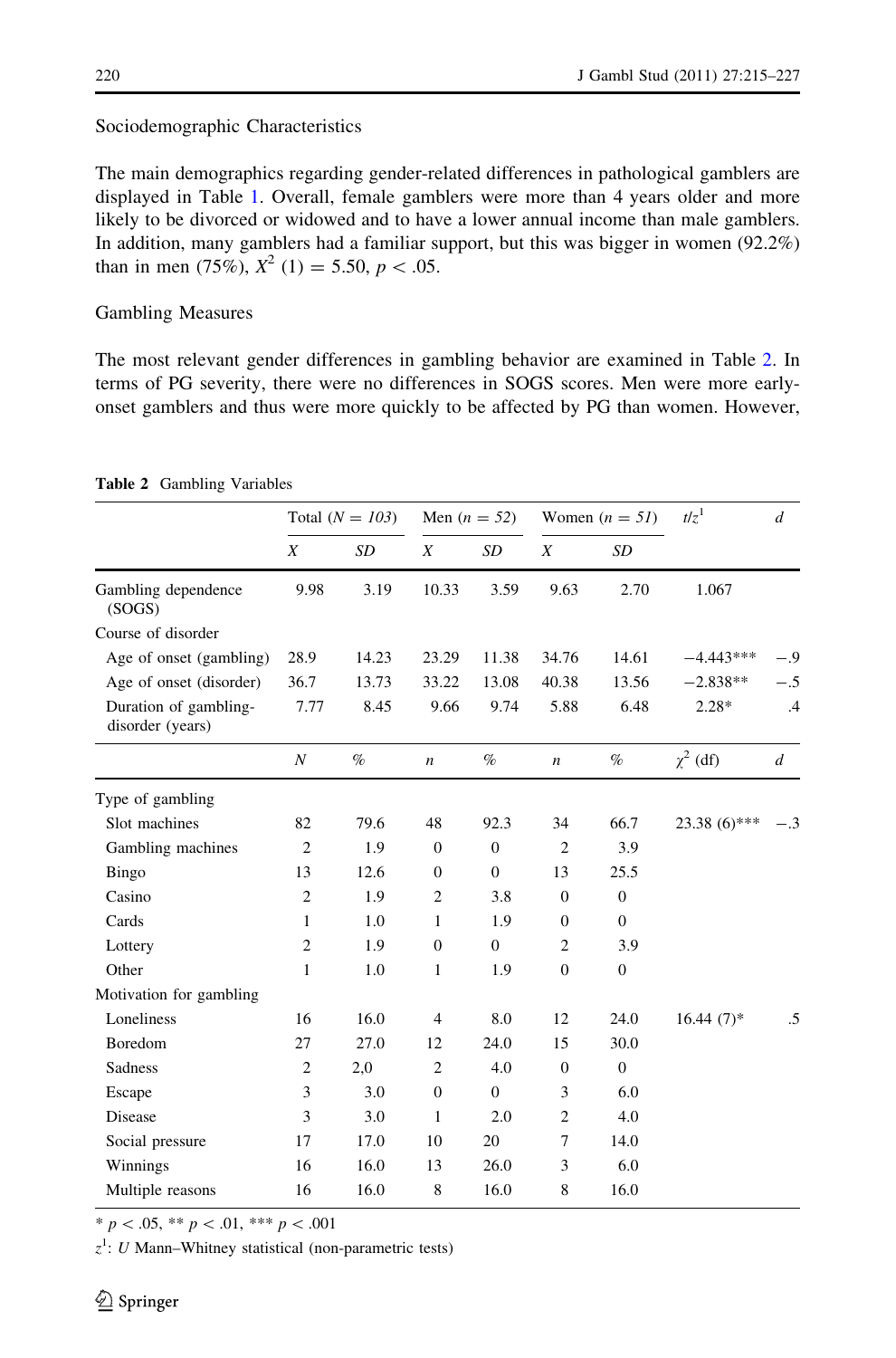women, even though they began to gamble later than men, they became dependent on gambling more quickly (5.88 years) than men (9.66 years).

Slot machines were the most popular gambling method for both women and men pathological gamblers. However, women became more dependent on bingo and men on slot machine gambling. Specific motivations for gambling among women included loneliness and avoidance coping strategies and among men social pressure and a way to earn money easily. Irrespective of the abundant family antecedents in alcohol abuse (35.9%) and problem gambling (37.9%) in the total sample, there were no differences in men and women. Likewise, many pathological gamblers in the total sample accumulated large debts (58.8% in men versus 42% in women), but these differences were not significant,  $X^2$  $(1) = 0.01$ .

Personality, Psychopathology, and Adjustment Variables

As far as personality and psychopathological factors are concerned, the main results regarding gender-related differences in pathological gamblers are displayed in Table 3. Overall, female gamblers were more anxious and suffered from a poorer self-esteem than male gamblers, and men were more impulsive and higher sensation seekers than women.

In turn, female gamblers were affected by depressive symptoms more often than men. However, alcohol abuse-related problems were more present in male than in female gamblers. Likewise, substance abuse affected three times more to men (29.5%) than to women (10.9%),  $X^2$  (1) = 4.90, p < .05. Feelings of guilt and shame were prevalent in the total sample (94.2%), but there were no differences in men (92.3%) and women (96.1%),  $X^2$  (1) = 0.67.

All patients had a remarkable history of several other psychiatric disorders (51.5%) for which they had sought professional advice, but this fact affected more to women (60.8%) than to men (40.4%),  $X^2$  (1) = 4.29,  $p < .05$ .

Importantly, the 68.6% of the female gamblers reported being victims of IPV now or in the recent past.

|                            | Total $(N = 103)$ |       | Men $(n = 52)$ |       | Women $(n = 51)$ |       | $t/z^1$    | $\boldsymbol{d}$ |
|----------------------------|-------------------|-------|----------------|-------|------------------|-------|------------|------------------|
|                            | X                 | SD    | X              | SD    | X                | SD    |            |                  |
| Personality traits         |                   |       |                |       |                  |       |            |                  |
| Anxiety (STAI-T)           | 30.04             | 11.41 | 26.88          | 10.94 | 33.27            | 11.06 | $-2.946**$ | $-.6$            |
| Impulsivity (BIS-10)       | 63.70             | 16.57 | 61.88          | 16.53 | 66.16            | 16.53 | $-1.194$   |                  |
| Sensation seeking (SSS)    | 16.72             | 5.56  | 18.10          | 5.23  | 15.34            | 5.59  | $2.443*$   | .5               |
| Self-esteem (RSE)          | 26.70             | 5.10  | 28.25          | 5.17  | 25.10            | 4.55  | $3.266***$ | .6               |
| Psychopathological factors |                   |       |                |       |                  |       |            |                  |
| Anxiety (STAI-S)           | 27.94             | 10.58 | 27.56          | 11.58 | 28.31            | 9.60  | $-0.356$   |                  |
| Depression (BDI)           | 19.52             | 12.31 | 15.91          | 11.16 | 23.20            | 12.44 | $-3.100**$ | $-.6$            |
| Inadaptation Scale (IS)    | 17.10             | 7.27  | 17.52          | 6.67  | 16.66            | 7.90  | 0.576      |                  |
| Alcohol abuse (AUDIT)      | 4.69              | 5.58  | 6.09           | 4.52  | 3.27             | 6.22  | 4.489***   | $-.5$            |

Table 3 Personality traits and psychopathological factors

 $* p < .05, ** p < .01, ** p < .001$ 

 $z<sup>1</sup>$ : *U* Mann–Whitney statistical (non-parametric tests)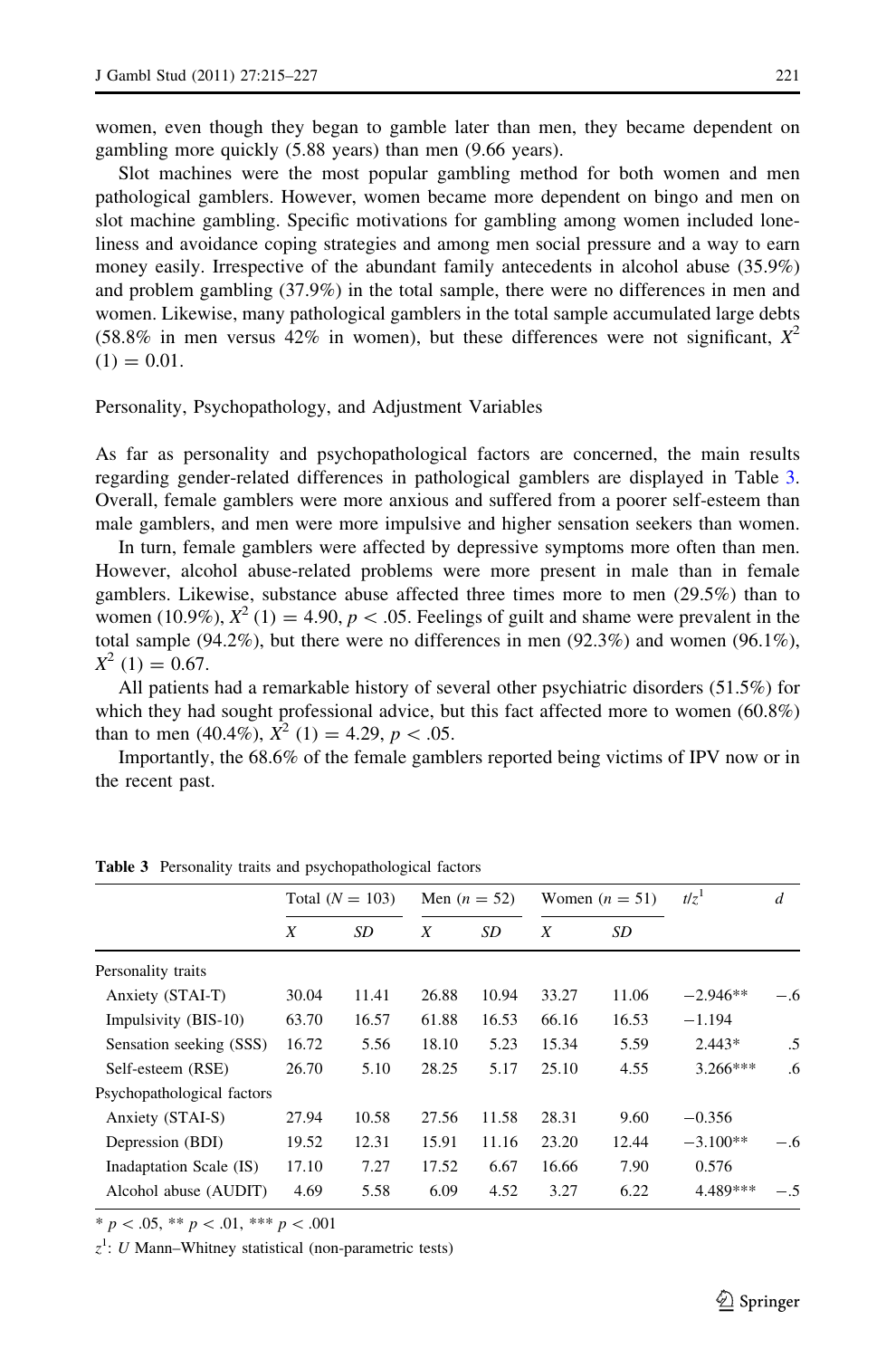|                 | Gamblers         |      |                  | Patients with other pathologies | $\chi^2$ (df)   | $\boldsymbol{d}$ |  |
|-----------------|------------------|------|------------------|---------------------------------|-----------------|------------------|--|
|                 | $\boldsymbol{n}$ | %    | $\boldsymbol{n}$ | $\%$                            |                 |                  |  |
| <b>Dropouts</b> |                  |      |                  |                                 | 40.95 $(1)$ *** | .5               |  |
| Men             | 10               | 20.4 | 6                | 3.2                             |                 |                  |  |
| Women           | 10               | 20   | 10               | 3.3                             |                 |                  |  |
| N               | 20               | 20.2 | 16               | 3.3                             |                 |                  |  |
| Completers      |                  |      |                  |                                 |                 |                  |  |
| Men             | 39               | 79.6 | 179              | 96.8                            |                 |                  |  |
| Women           | 40               | 80   | 293              | 96.7                            |                 |                  |  |
| N               | 79               | 79.8 | 472              | 96.7                            |                 |                  |  |
| Total           | 99               | 100  | 488              | 100                             |                 |                  |  |

Table 4 Comparative dropout rates during assessment between pathological gamblers and a control clinical group

\*\*\*  $p < .001$ 

### Logistic Regression

Logistic regression was used to examine if gender was related together to categorical and continuous independent variables. After performing bivariate correlations with all of them, only the statistically significant variables (anxiety-trait, sensation-seeking and substance abuse) were entered into a logistic regression model. The anxiety-trait was associated with female gamblers (OR = 1.079,  $p < .05$ ), and sensation-seeking and substance abuse were associated with male gamblers (OR = 0.889,  $p$  < .05 and 0.159,  $p$  < .01, respectively).

In addition, the logistic regression model was extended to include hypothesized risk factors related to IPV. After performing bivariate correlations with all of them, only the statistically significant variables (age, educational level and employment status) were entered into a logistic regression model. Only being in a situation of retirement or prolonged low was associated with IPV (OR = 8,410,  $p < .05$ ).

Motivation for treatment

As it can be seen in Table 4, the dropout rates during assessment in pathological gamblers has been as high as  $20.2\%$  of the total sample versus 3.3% in a clinical control group of non-addict treatment-seeker patients, matched for gender and age, drawn from several Mental Health Centers. However, there were no differences in male (20.4%) and female gamblers (20%)  $X^2$  (1) = .003.

### **Discussion**

This study aimed to analyze the gender-related differences in demographics, gambling measures, psychological functioning and motivation for treatment in an outpatient sample of pathological gamblers seeking treatment. The findings indicate that there are relevant differences which may be taken into account to plan an effective intervention.

There are many explanations for gender play patterns. Among the explanations put forth are: genetics (Winters and Rich [1998](#page-11-0)), social norms (Ladd and Petry [2002\)](#page-11-0), motivations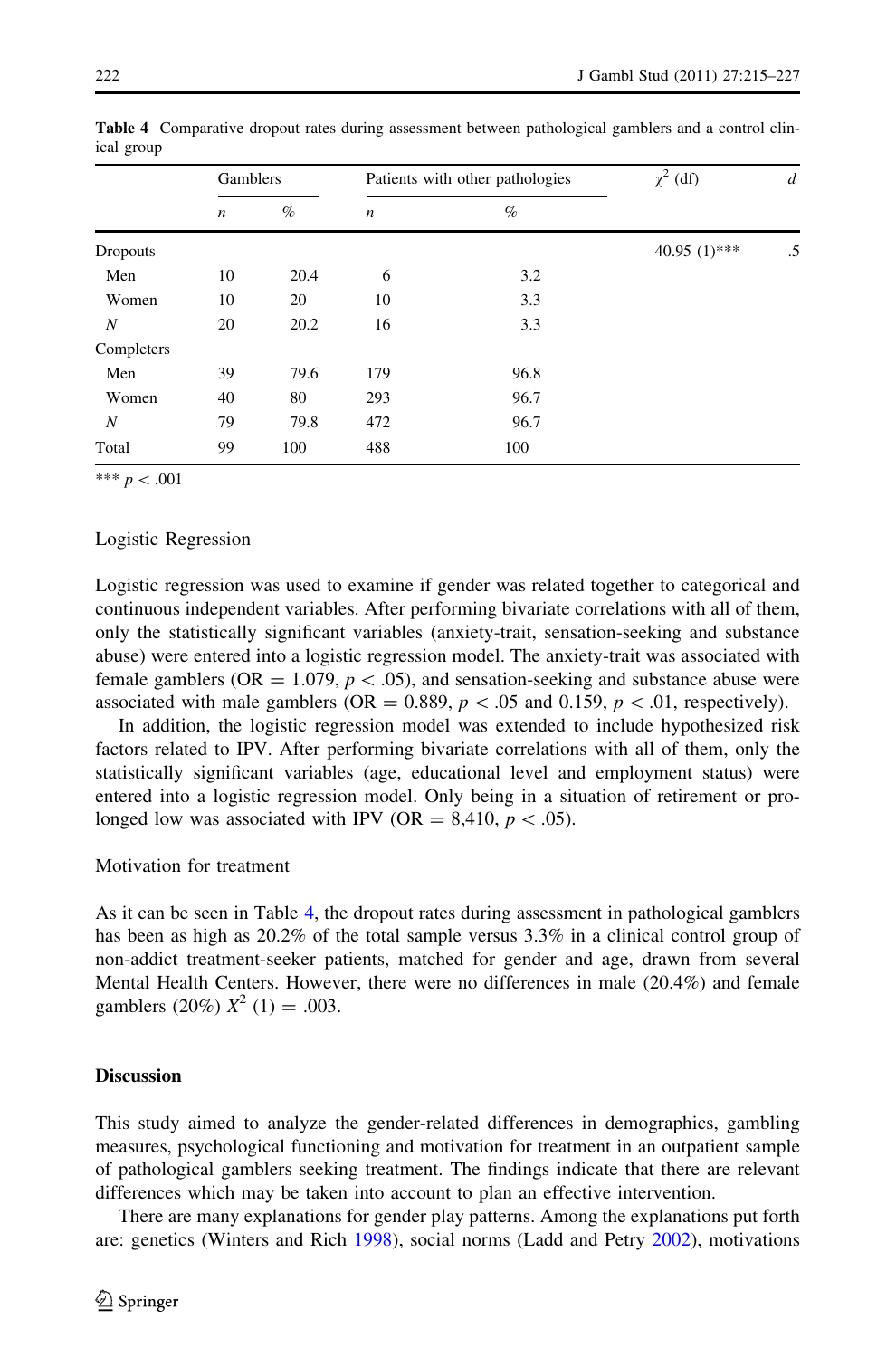(Trevorrow and Moore [1998](#page-11-0)), impulsivity (Langewisch and Frisch [1998](#page-11-0)), and finances (Hing and Breen [2001](#page-10-0)). It is important, however, not merely to explain gender differences about prejudices about the way men and women "are." Such gross generalizations are unlikely to maintain any predictive power over time as gender roles change (LaPlante et al. [2006\)](#page-11-0).

Our first finding related to demographics was that, according to other studies (Desai et al. [2006](#page-10-0); Granero et al. [2009\)](#page-10-0), female gamblers were older than men and more likely to be divorced or widowed and to have a lower annual income. However, familiar support was stronger in women than in men. Although female gamblers may result in social isolation more often than men, one reason of this controversial finding might be that family in Spain is a powerful network and women have stronger bonds with relatives than men.

Gambling measures also reflect a wide range of gender-related differences. Even though slot machines were the most popular gambling method for all participants, specifically women became more dependent on bingo and men on slot machines. Besides some cultural factors (bingo being socially acceptable in Spain for women), the bingo atmosphere has been described as more suitable to women than other gambling options (comfortable social situation and optimal strategy for escaping from problems and isolation) (Crisp et al. [2004;](#page-10-0) Granero et al. [2009](#page-10-0); Grant and Kim [2002;](#page-10-0) LaPlante et al. [2006;](#page-11-0) Potenza et al. [2006](#page-11-0)).

Motivation to gamble for both sexes was also different. Whereas male gamblers were motivated to easily make money through gambling and were influenced by peer pressure, women were more motivated to gamble in order to cope with loneliness and to escape from unpleasant emotions, such as negative mood. Even gambling might be used to regulate any kind of negative emotional estates associated with life events, dissatisfaction, and frustrations (Scannell et al. [2000\)](#page-11-0). These results support those of other studies that have found gender-related differences in this area (Granero et al. [2009;](#page-10-0) Grant and Kim [2002](#page-10-0); Ladd and Petry [2003;](#page-11-0) Raylu and Oei [2002\)](#page-11-0). An alternative explanation is that problem gambling may exacerbate depressive symptoms more in women than men (Lesieur and Blume [1991\)](#page-11-0). The findings of some studies highlight a stronger relationship between depressed mood and gambling pathology in women as compared to men (Desai and Potenza [2008\)](#page-10-0). The nature of this relationship (problem gambling and depression) remains incompletely understood. More research is needed to identify gender-specific factors in this area.

All participants had abundant family antecedents in alcohol abuse/problem gambling and accumulated large debts, but there were no gender-related differences.

In terms of PG severity, all participants were dependent on gambling, but there were no gender differences in the SOGS scores. These results are consistent with other studies (Granero et al. [2009](#page-10-0); Ibáñez et al. [2003\)](#page-10-0). Women started gambling later in life, but became dependent on gambling more quickly (5.88 years) than men (9.66 years). This different illness course has also been found in other studies (Grant et al. [2009](#page-10-0); Ibáñez et al. [2003;](#page-10-0) Ladd and Petry [2002;](#page-11-0) Tavares et al. [2003](#page-11-0); Potenza et al. [2006](#page-11-0)). The explanation for this issue is controversial. Actually several studies have justified these findings from sociocultural aspects (Cunningham-Williams et al. [1998\)](#page-10-0) to psychopathological (Lynch et al. [2004\)](#page-11-0) or even neurobiological factors (Potenza et al. [2005\)](#page-11-0).

There were gender differences in personality traits. Overall, female gamblers were more anxious and had a poorer self-esteem than male gamblers, and men were more impulsive and higher sensation seekers than women. These results are partially consistent with previous studies (Echeburúa and Fernández-Montalvo [2008;](#page-10-0) Fernández-Montalvo and Echeburúa [2004\)](#page-10-0), but it is difficult compare them with other studies because the studied personality traits are not exactly the same (Granero et al. [2009\)](#page-10-0). These results might be related to a higher premorbid depressive personality in women and to higher antisocial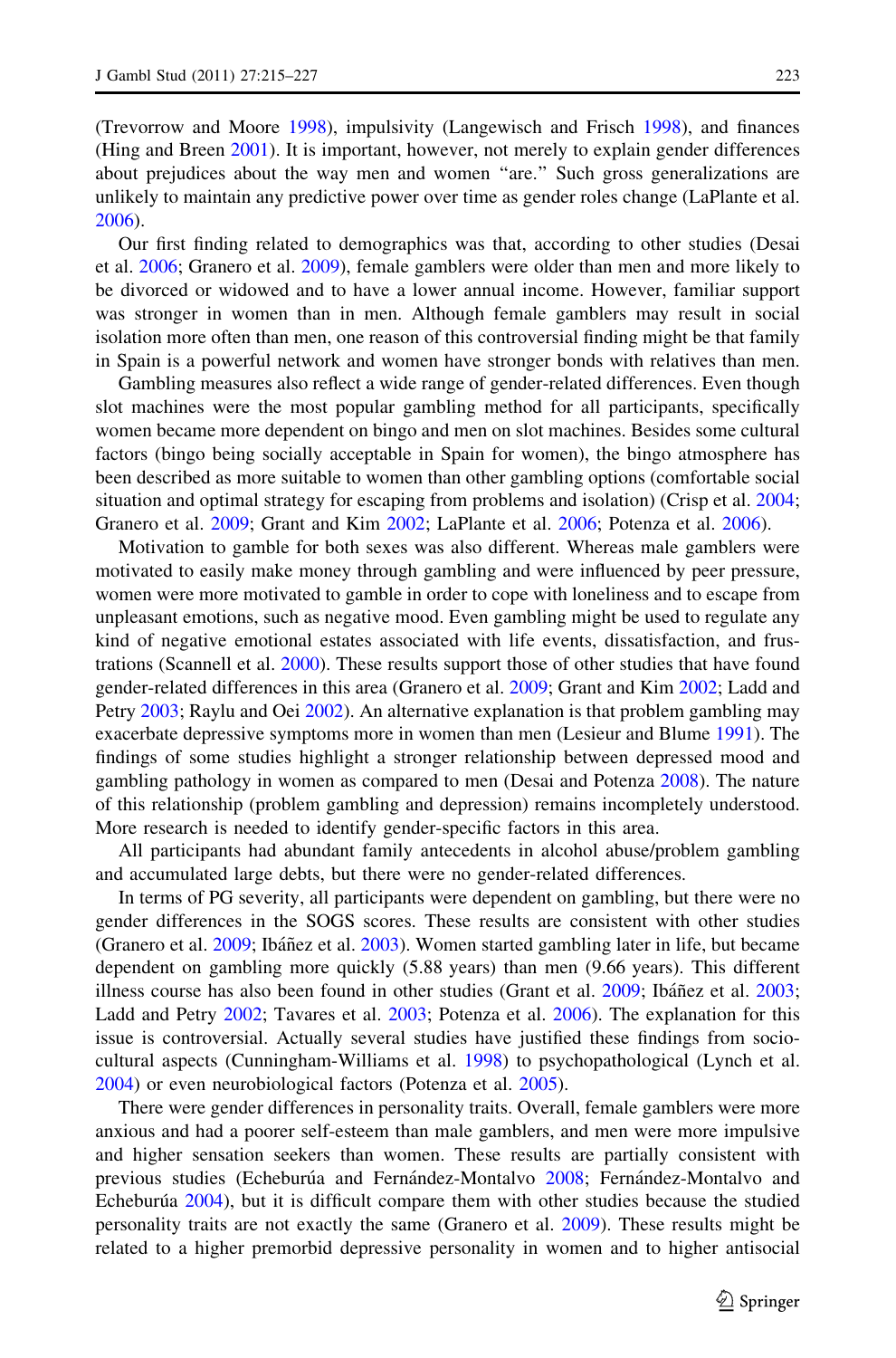traits in men. Our findings might be useful to implement a prevention strategy in young people, based on gender-related differences.

Regarding psychopathology, pre-existing problems and coping styles are likely to be key factors in developing harmful patterns of gambling. Female gamblers were found to have a more remarkable history of other psychiatric disorders than men and were specifically affected by depressive symptoms. Gambling may be a way to cope with primary depressive symptoms in female gamblers, as it has been found in other studies (Granero et al. [2009](#page-10-0); Ledgerwood and Petry [2006\)](#page-11-0), but depression may be also secondary to negative consequences of PG. In turn, men were more affected by alcohol/drug abuse than women. Our finding related to a more relevant alcohol/drug abuse in male gamblers is supported by some studies (Wilsnack et al. [2000\)](#page-11-0), but not by others (Granero et al. [2009;](#page-10-0) Martins et al. [2004\)](#page-11-0). The effect of male gender on rates of alcohol/drug abuse may interact with age (Gupta and Derevnesky [1998](#page-10-0); Stinchfield [2000\)](#page-11-0). These findings suggest the need of a more intensive treatment program in women and more focused on how to cope with depression.

Importantly, nearly 7 out of 10 female gamblers reported being victims of IPV (including dating and marital violence). This rate is ten times higher than that registered in Spain for women over 18 years (Instituto de la Mujer [2006\)](#page-11-0). These results have been also found in other studies elsewhere with a nationally representative sample (Affi et al. [2010](#page-10-0)). According to our logistic regression model, female gamblers pensioners or in prolonged low were at higher risk of becoming victims of IPV. Gambling may be a way to escape from a violent relationship, but that IPV may be also related to domestic conflict caused or exacerbated by financial or other stressors directly associated with gambling activities. All these findings highlight the importance of routinely screening gambling patients for anger and IPV and disrupted behavior in children, and the need to develop public policy, prevention and treatment programs to address these problems (Pico´-Alfonso et al. [2008\)](#page-11-0).

As is well-known (Hodgins et al. [2001](#page-10-0)), many pathological gamblers do not seek treatment. Motivating pathological gamblers to enter and adhere to treatment is difficult. In our study, the dropout rates during assessment were six times higher than those of a clinical control of non-addict treatment-seeker patients, but there were no gender-related differences among dropouts. Even though pathological gamblers decide to seek treatment, they are not uniformly committed to change. Further research should focus on motivational enhancement for therapy of pathological gamblers (Wulfert et al. [2006](#page-12-0)).

Limitations of these data should be acknowledged. First, the relatively small sample size precludes a definitive conclusion regarding clinical gender-related differences. Additional research on this topic is needed, including larger prevalence studies in clinical settings. Second, longitudinal designs are required to address gender-related differences in the clinical course of PG. Third, the self-reported nature of the data can lead to recall bias. Future research should also be directed to identify whether treatments should be specially tailored for individuals according to the described gender-related differences.

Acnowledgments This work was supported by the Ministry of Education and Innovation (Code PSI2008- 03718). The authors express their appreciation to Beatriz Yubero, Lorena Pidal, Beatriz Alonso and Damas Salesianas (Ekintza Dasalud, Rentería); Mercè Soms (Hospital Santa Caterina, Girona); Dominica Díez Marcet (Divisió de Salut Mental-Althaia, Manresa); Nuria Aragay (Servicio de Psiquiatría del Hospital de Tarrasa, Barcelona); Rocío Fonseca and Estíbaliz Rodríguez (Ekintza Aluviz, Baracaldo); Idoia Axpe, Ana Herrezuelo and Raquel Beltrán de Heredia (Asajer, Vitoria); Carlos Caso and Natalia Mendiola (Servicio de Alcoholismo y de Ludopatía de Osakidetza, Vitoria); Koldo Basterra (Hospital Psiquiátrico de Álava, Vitoria); Ana Ruiz (Aralar, Pamplona); José Vicente Marín (Azajer, Zaragoza); and Montse Gómez (Barcelona).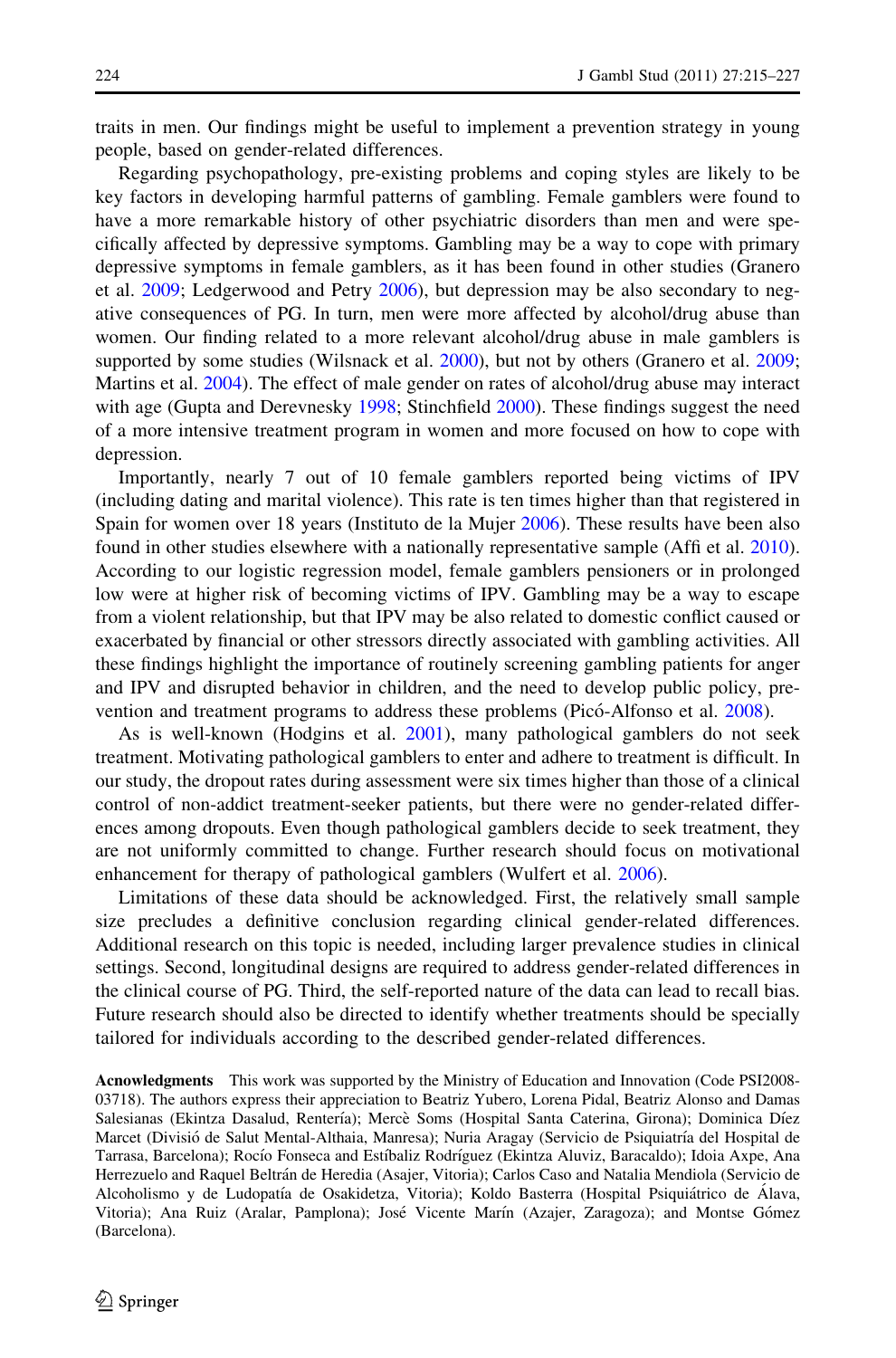### <span id="page-10-0"></span>**References**

- Abbott, M. W. (2006). Do EGMs and problem gambling go together like a horse and carriage? Gambling Research, 18, 7–38.
- Affi, T. O., Bronridge, D. A., MacMillan, H., & Sareen, J. (2010). The relation of gambling to intimate partner violence and child maltreatment in a nationally representative sample. Journal of Psychiatric Research, 44, 331–337.
- Barratt, E. S. (1994). Impulsiveness and agression. In J. Monahan & H. J. Steadman (Eds.), Violence and mental disorder: Development in risk assessment (pp. 61–79). Chicago: University of Chicago Press.
- Beck, A. T., Steer, R. A., & Brown, G. K. (1996). BDI-II. Beck depression inventory manual (2nd ed.). San Antonio, TX: The Psychological Corporation.
- Crisp, B. R., Thomas, S. A., Jackson, A. C., Smith, S., Borrell, J., Ho, W., et al. (2004). Not the same: A comparison of female and male clients seeking treatment from problem gambling counselling services. Journal of Gambling Studies, 22, 81–99.
- Cunningham-Williams, R. M., Cottler, L. B., Comptom, W. M., & Spitznagel, E. L. (1998). Taking chances: Problem gamblers and mental health disorders: Results from the St. Louis epidemiologic catchment area study. American Journal of Public Health, 88, 1093–1096.
- Desai, R. A., Maciejewski, P. K., Pantalon, M. V., & Potenza, M. N. (2006). Gender differences among recreational gamblers: Association with the frequency of alcohol use. Psychology of Addictive Behaviors, 20, 145–153.
- Desai, R. A., & Potenza, M. N. (2008). Gender differences in the associations between past-year gambling problems and psychiatric disorders. Social Psychiatry and Psychiatric Epidemiology, 43, 173–183.
- Dowling, N., Smith, D., & Thomas, T. (2006). Treatment of female pathological gambling: The efficacy of a cognitive-behavioural approach. Journal of Gambling Studies, 22, 355–372.
- Echeburúa, E., Báez, C., Fernández-Montalvo, J., & Páez, D. (1994). El Cuestionario de Juego de Soath Oaks (SOGS): Validación española. Anaílisis y Modificación de Conducta, 20, 769–791.
- Echeburúa, E., Corral, P., & Fernández-Montalvo, J. (2000). Escala de Inadaptación: Propiedades psicométricas en contextos clínicos. Analisis y Modificación de Conducta, 26, 325-340.
- Echeburúa, E., & Fernández-Montalvo, J. (2005). Psychological treatment of slot-machine pathological gambling: New perspectives. Journal of Gambling Studies, 21, 21–26.
- Echeburúa, E., & Fernández-Montalvo, J. (2008). Are there more personality disorders in treatment-seekers pathological gamblers than in other kind of patients? A comparative study between the IPDE and the MCMI. International Journal of Clinical and Health Psychology, 8, 53–64.
- Fernández-Montalvo, J., & Echeburúa, E. (1997). Manual práctico del juego patológico, Ayuda para el paciente y guía para el terapeuta. Madrid: Pirámide.
- Fernández-Montalvo, J., & Echeburúa, E. (2004). Pathological gambling and personality disorders: An exploratory study with the IPDE. Journal of Personality Disorders, 18, 500–505.
- Granero, R., Penelo, E., Martínez-Giménez, R., Álvarez-Moya, E. M., Aymamí, N., Bueno, B., et al. (2009). Sex differences among treatment-seeking adult pathologic gamblers. Comprehensive Psychiatry, 50, 173–180.
- Grant, J. E., & Kim, S. W. (2001). Demographic and clinical features of 131 adult pathological gamblers. Journal of Clinical Psychiatry, 62, 957–962.
- Grant, J. E., & Kim, S. W. (2002). Gender differences in pathological gamblers seeking medication treatment. Comprehensive Psychiatry, 43, 56–62.
- Grant, J. E., & Kim, S. W. (2004). Gender differences. In J. E. Grant & M. N. Potenza (Eds.), Gender differences in pathological gambling: A clinical guide to treatment (pp. 97–109). Washington, DC, USA: American Psychiatric Publishing.
- Grant, J. E., Kim, S. W., Odlaug, B. L., Buchanan, S. N., & Potenza, M. N. (2009). Late-onset pathological gambling: clinical correlates and gender differences. Journal of Psychiatric Research, 43, 380–387.
- Gupta, R., & Derevnesky, J. L. (1998). An empirical examination of Jacobs'general theory of addictions. Do adolescent gamblers fit the theory? Journal of Gambling Studies, 14, 17–49.
- Hing, N., & Breen, H. (2001). Profiling Lady Luck: An empirical study of gambling and problem gambling amongst female club members. Journal of Gambling Studies, 17, 47–69.
- Hodgins, D. C., Currie, S. R., & El-Guebaly, N. (2001). Motivational enhancement and self-help treatments for problem gambling. Journal of Consulting and Clinical Psychology, 69, 50–57.
- Ibáñez, A., Blanco, C., Donahue, E., Lesieur, H. R., Pérez de Castro, I., Fernández-Piqueras, J., et al. (2001). Psychiatric comorbidity in pathological gamblers seeking treatment. American Journal of Psychiatry, 158, 1733–1735.
- Ibáñez, A., Blanco, C., Moreryra, P., & Saiz, J. (2003). Gender differences in pathological gambling. Journal of Clinical Psychiatry, 64, 295–301.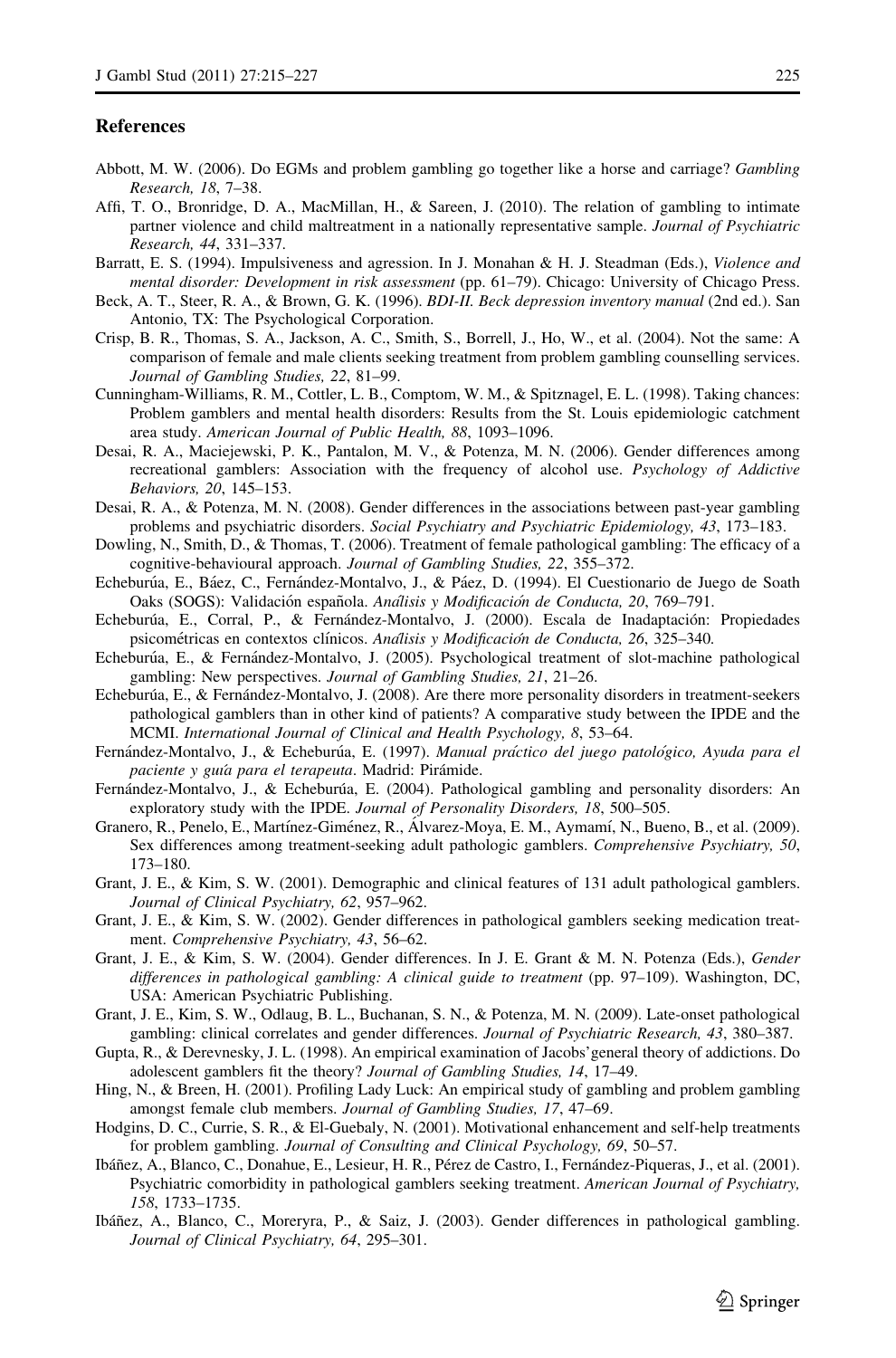- <span id="page-11-0"></span>Instituto de la Mujer. (2006). La violencia contra las mujeres. Resultados de la macroencuesta. Madrid: Ministerio de Trabajo y Asuntos Sociales.
- Ladd, G. T., & Petry, N. M. (2002). Gender differences among pathological gamblers seeking treatment. Experimental and Clinical Psychopharmacology, 10, 302–309.
- Ladd, G., & Petry, N. (2003). A comparison of pathological gamblers with and without substance abuse treatment histories. Experimental and Clinical Psychopharmacology, 11, 202–209.
- Langewisch, M. W., & Frisch, G. (1998). Gambling behaviour and pathology in relation to impulsivity, sensation seeking, and risk behaviour in male of college students. Journal of Gambling Studies, 14, 245–262.
- LaPlante, D. A., Nelson, S. E., LaBrie, R. A., & Shaffer, H. J. (2006). Men & Women playing games: Gender and the gambling preferences of Iowa gambling treatment program participants. Journal of Gambling Studies, 22, 65–80.
- Ledgerwood, D. M., & Petry, N. M. (2006). Psychological experience of gambling and subtypes of pathological gambling. Psychiatry Research, 144, 17–27.
- Lesieur, H. R., & Blume, S. B. (1987). The South Oaks Gambling Screen (SOGS): A new instrument for the identification of pathological gamblers. American Journal of Psychiatry, 144, 1184–1188.
- Lesieur, H. R., & Blume, S. B. (1991). When lady luck loses: Women and compulsive gambling. In N. Van Den Bergh (Ed.), Feminist perspectives on addictions (pp. 181–197). Springer: New York.
- Lynch, W. J., Maciejewski, P. K., & Potenza, M. N. (2004). Psychiatric correlates of gambling in adolescents and young adults grouped by age at gambling. Archives of General Psychiatry, 61, 1116–1122.
- Martins, S. S., Tavares, H., Silva, D. S., Galetti, & Gentil, V. (2004). Pathological gambling, gender, and risk-taking behaviors. Addictive Behaviors, 29, 1231–1235.
- Oquendo, M. A., Baca-García, E., Graver, R., Morales, M., Montalbán, V., & Mann, J. J. (2001). Spanish adaptation of the Barrat Impulsiveness Scale (BIS). European Journal of Psychiatry, 15, 147–155.
- Picó-Alfonso, M. A., Echeburúa, E., & Martínez, M. (2008). Personality disorder symptoms in women as a result of chronic intimate male partner violence. Journal of Family Violence, 23, 577–588.
- Potenza, M. N., Steinberg, M. A., Wu, R., Rounsaville, B. J., & O'Malley, S. S. (2006). Characteristics of older adult problem gamblers calling a gambling helpline. Journal of Gambling Studies, 22, 241–254.
- Potenza, M. N., Xian, H., Shah, K., Scherrer, J. F., & Eisen, S. A. (2005). Shared genetic contributions to pathological gambling and major depression in men. Archives of General Psychiatry, 62, 1015–1021.
- Raylu, N., & Oei, T. (2002). Pathological gambling: A comprehensive review. Clinical Psychology Review, 22, 1009–1061.
- Rosenberg, A. (1965). Society and adolescent self-image. New Jersey: Princeton.
- Rubio, G., Bermejo, J., Caballero, M. C., & Santo Domingo, J. (1998). Validación de la prueba para la identificación de trastornos por uso de alcohol (AUDIT) en atención primaria. Revista Clínica Española, 198, 11-14.
- Sanz, J., Vázquez, C., & Navarro, M. (2003). Adaptación española del Inventario para la Depresión de Beck-II (BDI-II): Propiedades psicométricas en estudiantes universitarios. Anaîlisis y Modificación de Conducta, 29, 239–288.
- Saunders, J. B., Aasland, O. G., Babor, T. F., de la Fuente, J. R., & Grant, M. (1993). Development of the Alcohol Use Disorders Identification Test (AUDIT): WHO collaborative project on early detection of persons with harmful alcohol consumption-II. Addiction, 88, 791–804.
- Scannell, E. D., Quirk, M. M., Smith, K., Maddern, R., & Dickerson, M. (2000). Females' coping styles and control over poker machine gambling. Journal of Gambling Studies, 16, 417–432.
- Spielberger, C. D., Gorsuch, R. L., & Lushene, R. E. (1970). *Manual for the state-trait inventory*. Palo Alto: Consulting Psychological Press.
- Stinchfield, R. (2000). Gambling and correlates of gambling among Minnesota public school students. Journal of Gambling Studies, 16, 153–173.
- Tavares, H., Martins, S. S., Lobo, D. S., Silveira, C. M., Gentil, V., & Hodgins, D. (2003). Factors at play in faster progression for female pathological gamblers: An exploratory analysis. Journal of Clinical Psychiatry, 64, 433–438.
- Tavares, H., Zilberman, M. L., Beites, F. J., & Gentil, V. (2001). Gender differences in gambling progression. Journal of Gambling Studies, 17, 151–159.
- Trevorrow, K., & Moore, S. (1998). The association between loneliness, social isolation and women's electronic gaming machine gambling. Journal of Gambling Studies, 14, 263–284.
- Wilsnack, R. W., Vogeltanz, N. D., Wilsnack, S. C., & Harris, T. R. (2000). Gender differences in alcohol consumption and adverse drinking consequences: Cross-cultural patterns. Addiction, 95, 251–265.
- Winters, K. C., & Rich, T. (1998). A twin study of adult gambling behavior. Journal of Gambling Studies, 14, 213–225.